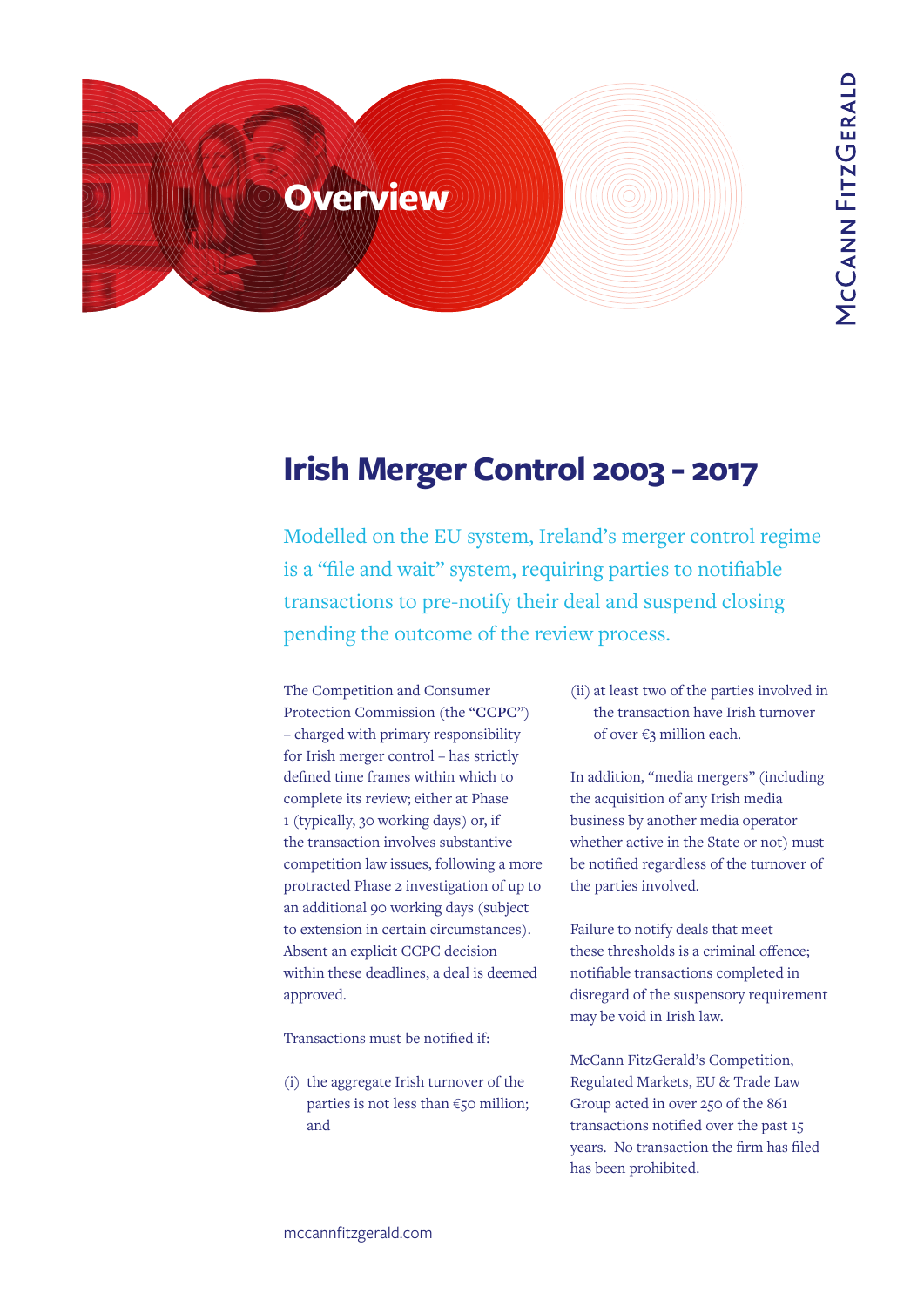## **Deals Notified Annually**

In total, 861 transactions were notified to the Competition and Consumer Protection Commission (formerly the Competition Authority) from 1 January 2003 to 31 December 2017.



#### Filings annually

- A revision to Competition Authority guidelines on the merger thresholds in late 2006 resulted in fewer *transactions being notified in 2007, although merger activity remained high that year.*
- *\*\* Revision of merger thresholds, effective as of 31 October 2014, has resulted in more transactions being notifiable to the Competion and Consumer Protection Commission*

# **Decision Types**

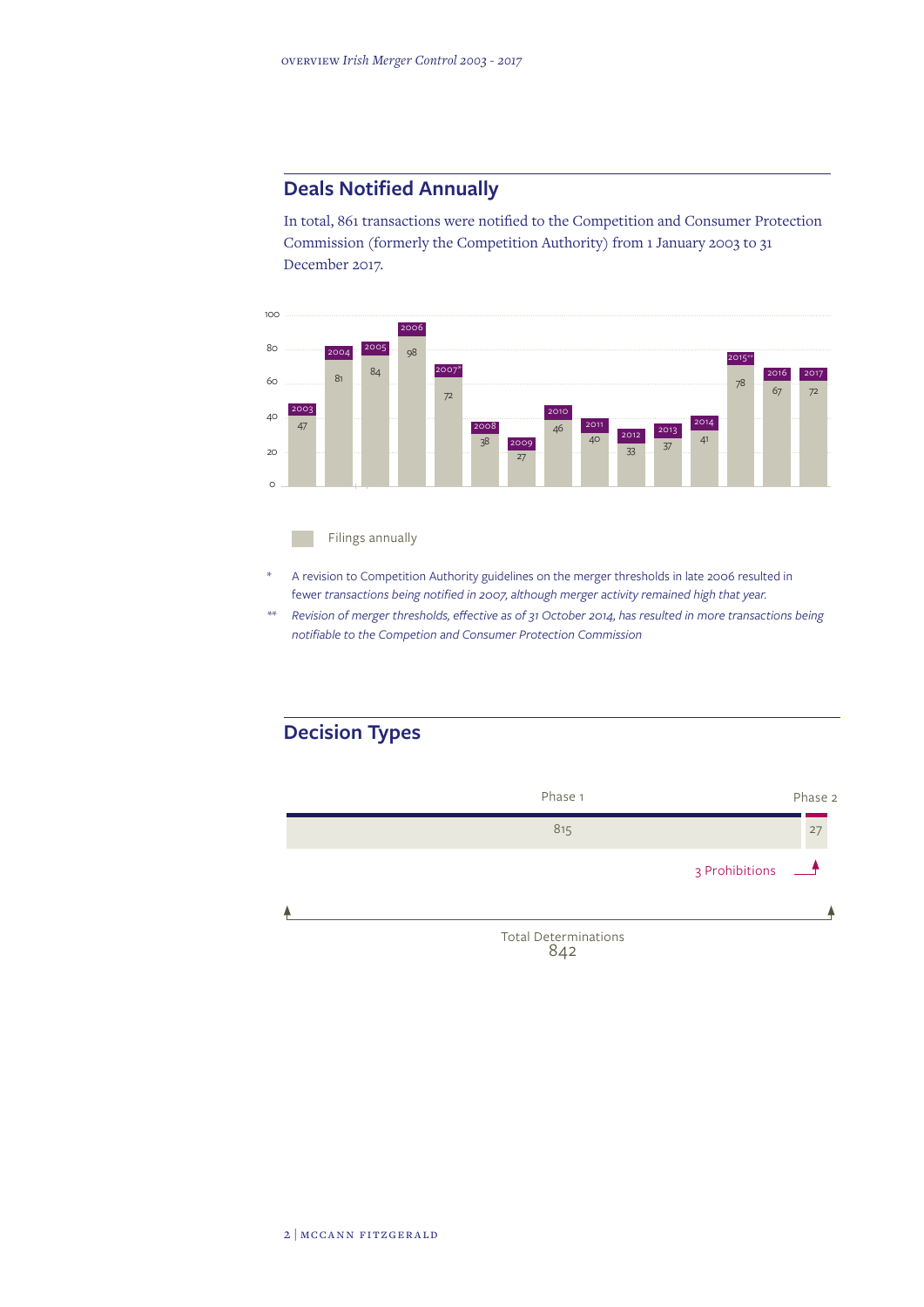Over the 15 year period from 2003– 2017, out of a total of 27 Phase 2 investigations, three deals have been blocked, representing less than 0.5% of the total number of notifications. Of the 861 deals notified from 2003 to 2017, nine were withdrawn following notification meaning that no decision was taken in respect of those cases. Thus, of the 861 deals notified, 842 deals have resulted in decisions, with a further 10 transactions awaiting determination by the CCPC (as of 4 January 2018).

In 2017, no Phase 2 investigation has yet been opened. CCPC decisions on 10 filings remain outstanding (as of 4 January 2018), including a newspaper deal involving two national titles, The Irish Times and The Irish Examiner.





To compare Irish and EU figures over a common timeframe, we used publicly available figures compiled by the European Commission for the period 2003 – 2017. We classified the following four European Commission and Irish CCPC decision types as interventions: (i) Phase 1 conditional approvals; (ii) Phase 2 conditional approvals; (iii) prohibitions; and (iv) cases in which parties withdrew their filing. For the Irish figures, we include Eason/Argosy which, although not notified to the CCPC (or Competition Authority as it then was) under Irish merger control rules, was abandoned after CCPC interaction with the parties. For Irish figures, we excluded decisions where CCPC intervention was restricted to ancillary restraint issues (on the basis that such decisions were not reflected in the European Commission figures). Including CCPC decisions involving modification to ancillary restraints would increase the percentage of CCPC 2003 – 2017 interventions to 4.3%.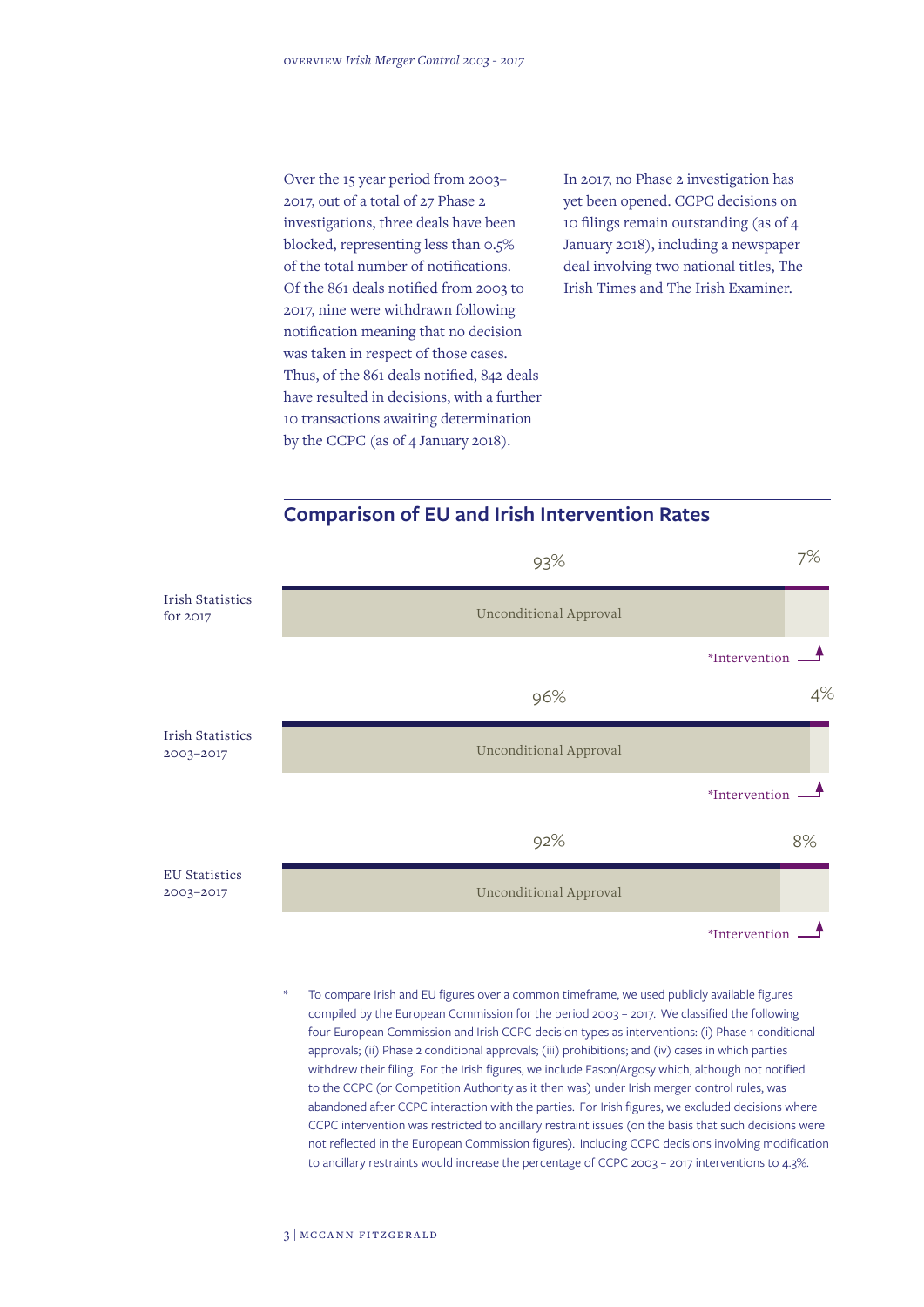

4 | mccann fitzgerald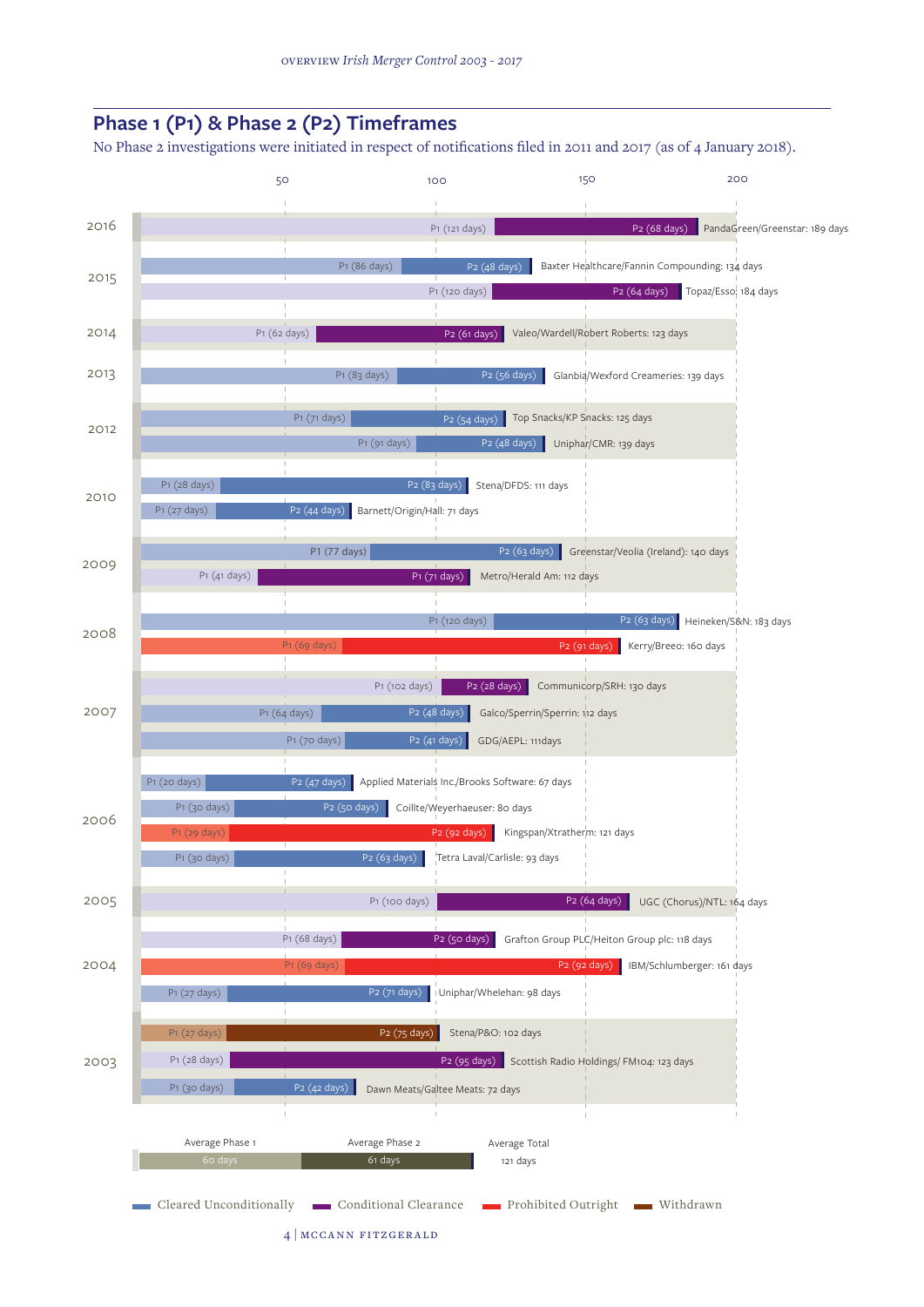# **Key Investigations and Outcomes**

| $2$ to 1 -<br>monopoly                                                            | $\overline{3}$ to $\overline{2}$                                                                             | $4$ to $3$                                                                                     | $5$ to $4$<br>(and above)                                  | Other                                                              |
|-----------------------------------------------------------------------------------|--------------------------------------------------------------------------------------------------------------|------------------------------------------------------------------------------------------------|------------------------------------------------------------|--------------------------------------------------------------------|
| IBM / Schlumberger<br>$(\#1 \text{ and } \#2 \text{ in the relevant})$<br>market) | Kingspan / Xtratherm<br>$(\#1 \text{ and } \#2 = 85\%)$                                                      | Kerry Group / Breeo<br>$(\#1 \text{ and } \#2 = 40\%)$                                         | Communicorp / Emap<br>$(\#1 \text{ and } \#2 = 80\%)$      | Coillte /<br>Weyerhaeuser<br>(vertical overlap)                    |
| Eason / Argosy**<br>(#1 and #2 in the relevant<br>market)                         | Heineken / S&N<br>$(\#2 \text{ and } \#3 = 55\%)$                                                            | Premier Foods / RHM<br>$(\#1 \text{ and } \#2 = 90\%)$                                         | C&C / Britvic<br>$(\#1 \text{ and } \#2 = 65\%)$           | UGC (Chorus) / NTL<br>(minority cross-ownership)                   |
|                                                                                   | Uniphar / Cahill May<br>Roberts<br>$(\#2 \text{ and } \#3 = c. 45\%)$                                        | Grafton / Heiton<br>$(\#1 \text{ and } \#2 = 70\%)$                                            | Galco / Sperrin<br>$(\#1 \text{ and } \#2 = 50\%)$         | Baxter Healthcare/<br>Fannin Compounding<br>(failing firm defence) |
|                                                                                   | Topaz/Esso<br>$(\#1 \text{ and } \#2 \text{ in highly})$<br>concentrated market with<br>high entry barriers) | Stena / P&O<br>$(\#1 \text{ and } \#4 = 50\%)$                                                 | C&C/Largo<br>$(\#1 \text{ and } \#2 = 45\%)$               |                                                                    |
| Cleared Unconditionally                                                           |                                                                                                              | Uniphar / Whelehan<br>$(\#2 \text{ and } \#4 = 35\%)$                                          | Barnett / Origin / Hall<br>$(\#2 \text{ and } \#4 = 40\%)$ |                                                                    |
| Conditional Clearance                                                             |                                                                                                              |                                                                                                |                                                            |                                                                    |
| Prohibited Outright                                                               |                                                                                                              | United Care / Pharmexx<br>$(\#1 \text{ and } \#3 \text{ in "highly})$<br>concentrated" market) |                                                            |                                                                    |
| Withdrawn                                                                         |                                                                                                              |                                                                                                |                                                            |                                                                    |
|                                                                                   | $\ast$                                                                                                       | Number of participants pre- and post-merger                                                    |                                                            |                                                                    |

\*\* As a "non-notifiable" merger (ie one that did not meet Irish statutory reporting thresholds), the Eason/Argosy deal was blocked under substantive competition rules rather than merger control provisions.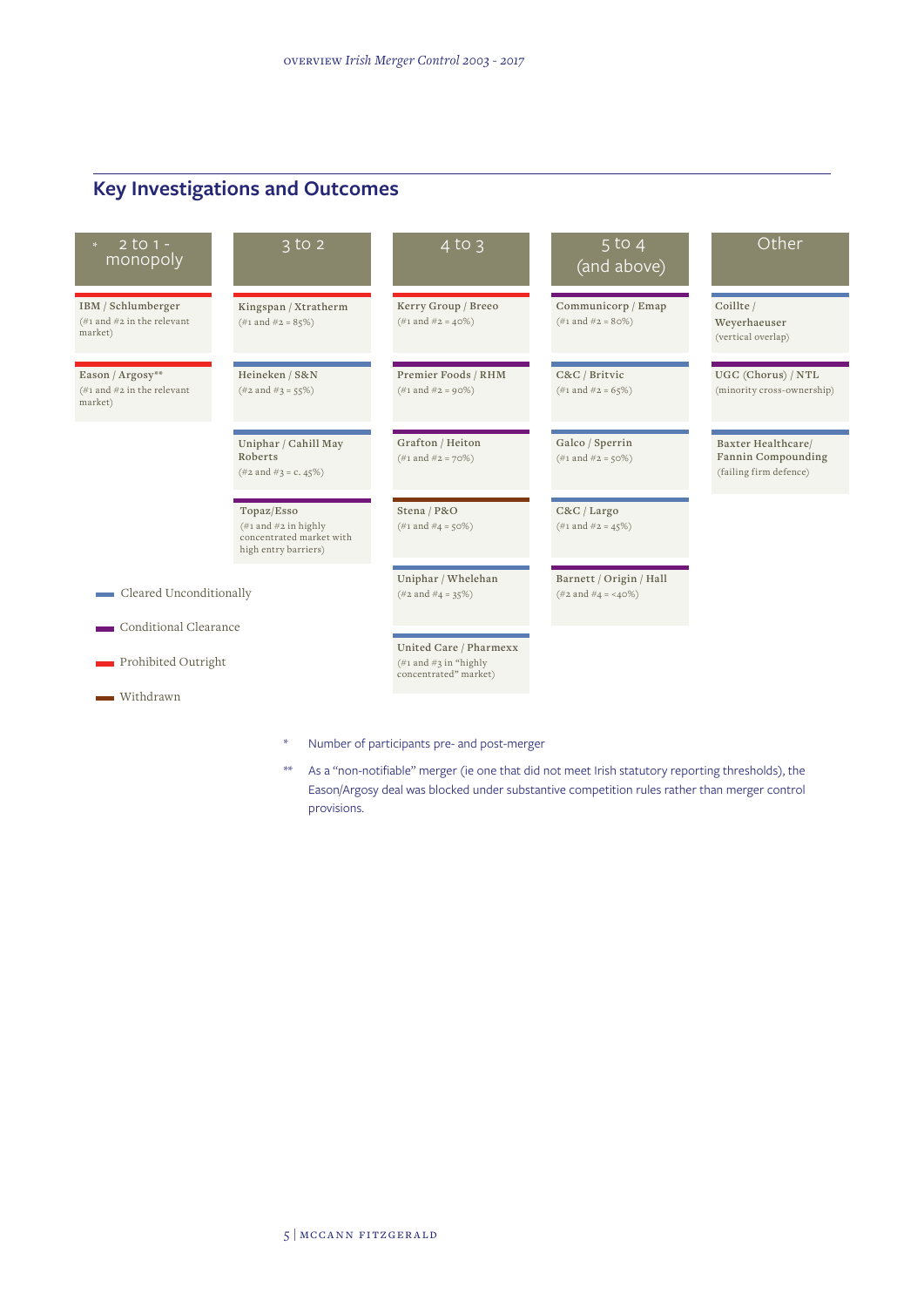## **Industries Involved 2017 Parties Involved**



# **Representative Clients**



6 | mccann fitzgerald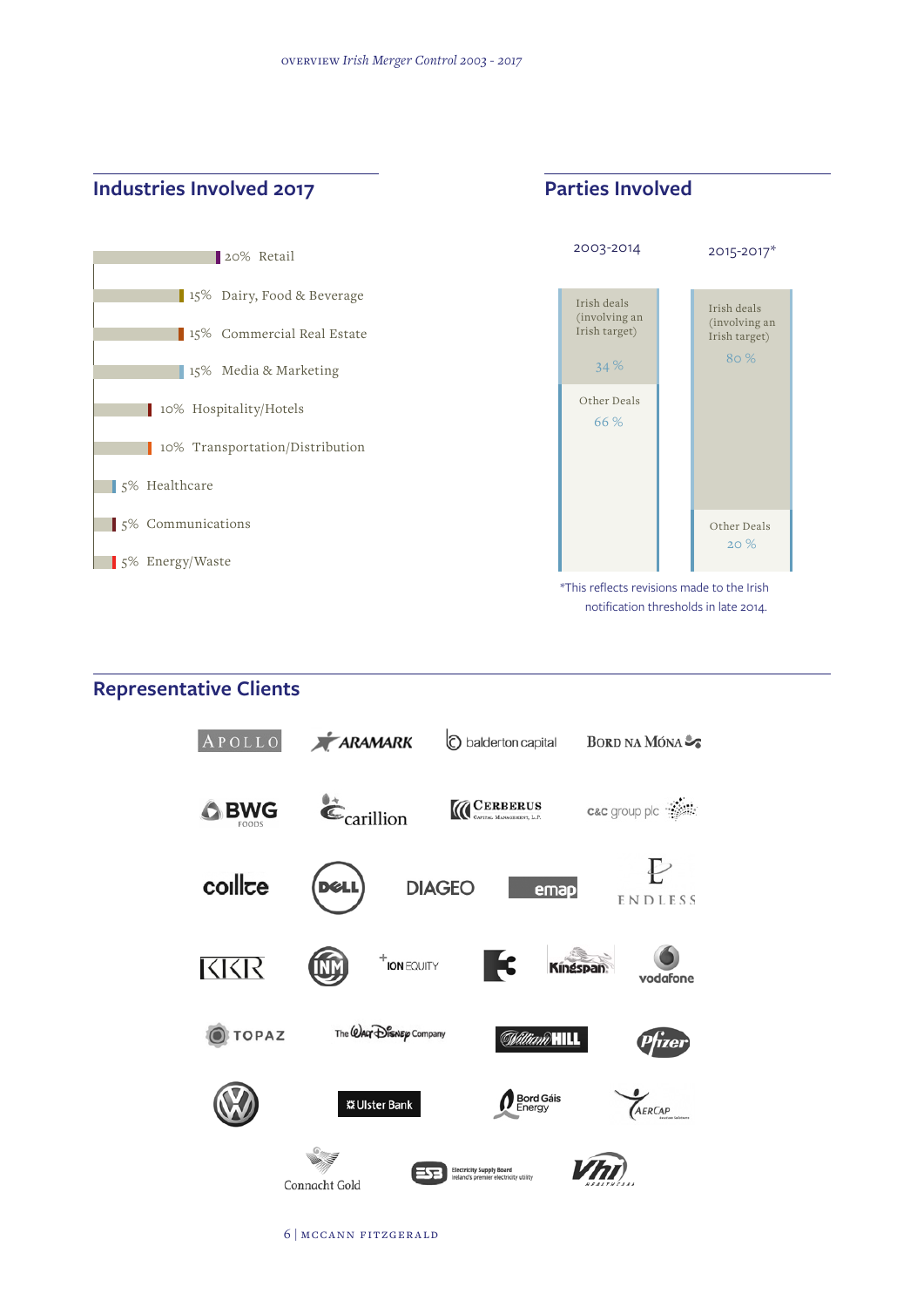#### **Competition, Regulated Markets, EU & Trade Law Group**

With an unmatched record for achieving results, McCann FitzGerald's Competition, Regulated Markets, EU & Trade Law Group is widely recognised as being at the forefront of this practice area in Ireland.

#### **Market Commentary**

Clients praise the firm as "efficient, precise and capable. Advice is reliable and sensitively handled." Chambers, 2017

Clients praised the firm's "good advice and support in a challenging environment," pointing out that "its availability is top notch." Chambers, 2017

McCann FitzGerald has 'excellent industry knowledge' Legal 500, 2017

Practice head Philip Andrews is 'top class'.

Legal 500, 2017

McCann FitzGerald has 'an excellent depth of knowledge and ability to communicate'. The Legal 500, 2016

All law firms say they are clientfocused, but it really rings true with McCann FitzGerald. The partners are unpretentious, and I feel it is all about the client. The lawyers are engaging, incredibly focused at meeting difficult deadlines, very pragmatic, and take a lot of time to really understand the commercial context and tailor the advice."

Chambers, 2016

McCann FitzGerald's clients rate it "head and shoulders above the rest." The Legal 500, 2015

McCann FitzGerald is known for its

outstanding team handling important EU and competition mandates, particularly merger control and state aid. Clients benefit from the firm's Brussels offering. "The team is very authoritative in its advice; it is alert to the international ramifications on our business." "The firm has very broad areas of knowledge and is very good at pulling teams together as required." Chambers, 2014

The Competition, Regulated Markets & EU Law Group is recognised as an 'Elite' competition practice. Global Competition Review, Ireland Survey 2014

This accomplished team provides a comprehensive service across this area, and clients highlight the strength of the group's expert, considered advice. "The team is staffed by smart, quick-thinking lawyers who have the ability to see different angles, and are not afraid to give unpopular advice." "The hallmark of the firm is precise and intellectual counsel." Chambers, 2013

As one of the few Irish firms with a Brussels office, McCann FitzGerald has a definite edge in competition work. Clients highlight the seamless, highquality service they receive from the team. Sources say: "It is practical and understands the balance between getting things done and winning every point." "It is an open, informal and cohesive team." Chambers, 2012